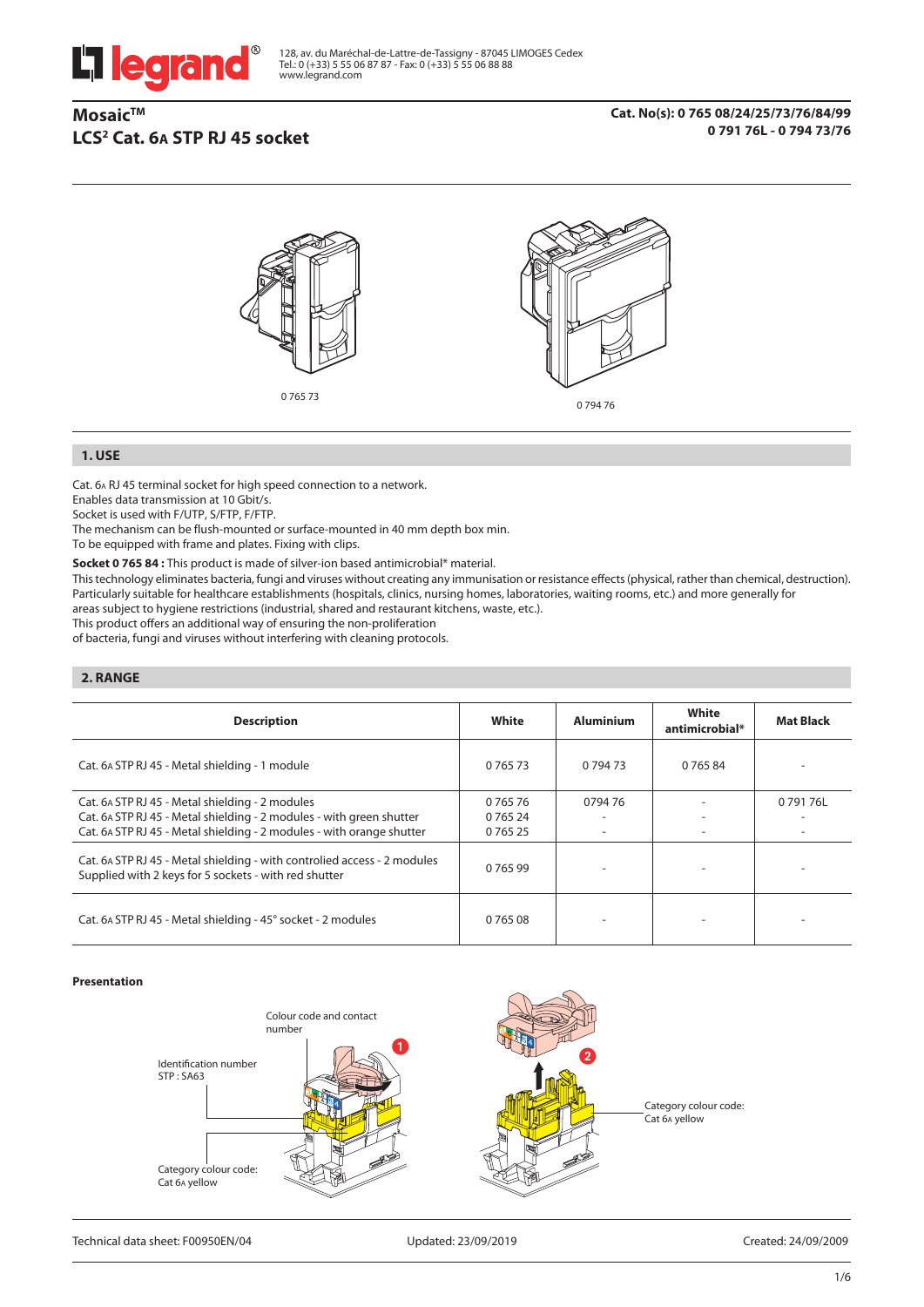## **3. DIMENSIONS (mm)**



| <b>References</b>           | A  | В    | C    | D    |
|-----------------------------|----|------|------|------|
| 0 765 73/84 - 0 794 73      | 45 | 22.5 | 31   | 15.5 |
| 076576/24/25-079476-079176L | 45 | 45   | 31   | 15.5 |
| 076599                      | 45 | 45   | 31   | 37.5 |
| 0 765 08                    | 45 | 45   | 27.5 | 15.5 |

## **4. CONNECTION**

Accepts the following cable connectors:

RJ 11 (4 contacts), RJ 12 (6 contacts), RJ 45 (9 contacts).

Double colour code EIA - TIA 568 A and B on terminals: STP 9 contacts 360° screen



Conductors supported:

- Single-wire: 0.5 to 0.65 mm, AWG 22 to 25

- Multiple-wire: AWG 26

- Polyethylene conductor insulation: max. Ø with insulation 1.58 mm

RJ 45 connectors are equipped with a locking nut that does not require the use of a specific tool and which enables re-cabling in the event of error.





#### **4. CONNECTION** *(continued)*

This system allows the wire pairs to be spread easily before mounting them on the connector.





Spreading cables ensures that each pair is separated by the specified 13 mm.

Spreading pairs by 90° in relation to the cable ensures optimum performance.

### **5. OPERATION**

0 765 99 unlocking



Installation



Technical data sheet: F00950EN/04 Updated: 23/09/2019 Created: 24/09/2009 THE CONTRO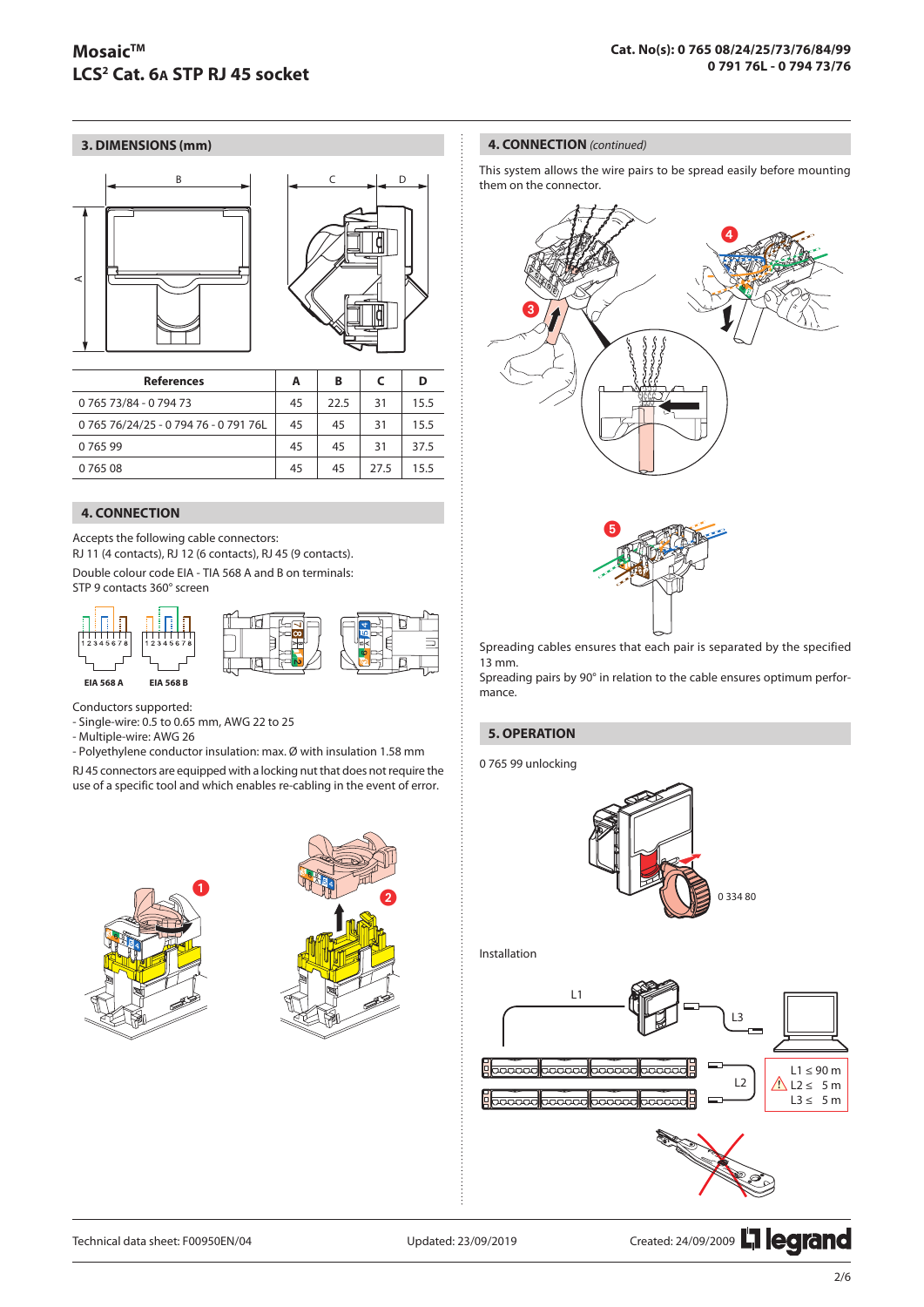## **6. TECHNICAL CHARACTERISTICS**

#### **6.1 Mechanical characteristics**

Impact resistance: IK 03 Penetration against solid bodies and liquids: IP 20 Max. number of connections and disconnections: 5 without refreshing the wiring. Endurance: 2500 movements (plug insertion/withdrawal).

#### **6.2 Material characteristics**

Contacts: Gold/nickel, minimum thickness of gold > 0.8 µm Metal parts: Bronze, nickel, platinum, gold For STP products the body and the spreader are made of metal alloy with a copper-nickel coating. Base: Polycarbonate

Cover plate: Polycarbonate with antimicrobial\* treatment

Halogen-free UV-resistant

Self-extinguishing: 850°C/30 s for insulating parts holding live parts in place 650°C/30 s for the other insulating part

### **6.3 Electrical characteristics**

Breakdown voltage ≥ 1000 V Contact resistance ≤ 20 mΩ Insulation resistance ≥ 500 mΩ at 100 Vdc Compatible remote powering «PoE» up to 100 W (IEEE 802.3af, IEEE 802.3at, IEEE 802.3bt).

### **6.4 Climate characteristics**

Storage temperature: -10°C to +70°C Operating temperature: -5°C to +35°C

## **7. CLEANING**

Clean the surface with a cloth.

Do not use acetone, tar-removing cleaning agents or trichloroethylene.

#### **7.1 Resistance to cleaning products**

Resistant to the following products: hexane (NF C 61-314), methylated spirit, soapy water, diluted ammonia, bleach diluted to 10%, windowcleaning products, pre-impregnated wipes.

#### **7.2 Resistance to hospital grade cleaning products**

Resistant to the following products: Anios, Surfanios, Bactilysine, diluted hydrogen peroxide (35%).

**Caution:** Always test before using other special cleaning products.

#### **8. STANDARDS AND APPROVALS**

Comply with installation and manufacturing standards. See e-catalogue.

#### **9. PERFORMANCE**

#### **9.1 Performance of permanent link with F/UTP cable** Return loss









Technical data sheet: F00950EN/04 Updated: 23/09/2019 Created: 24/09/2009 2009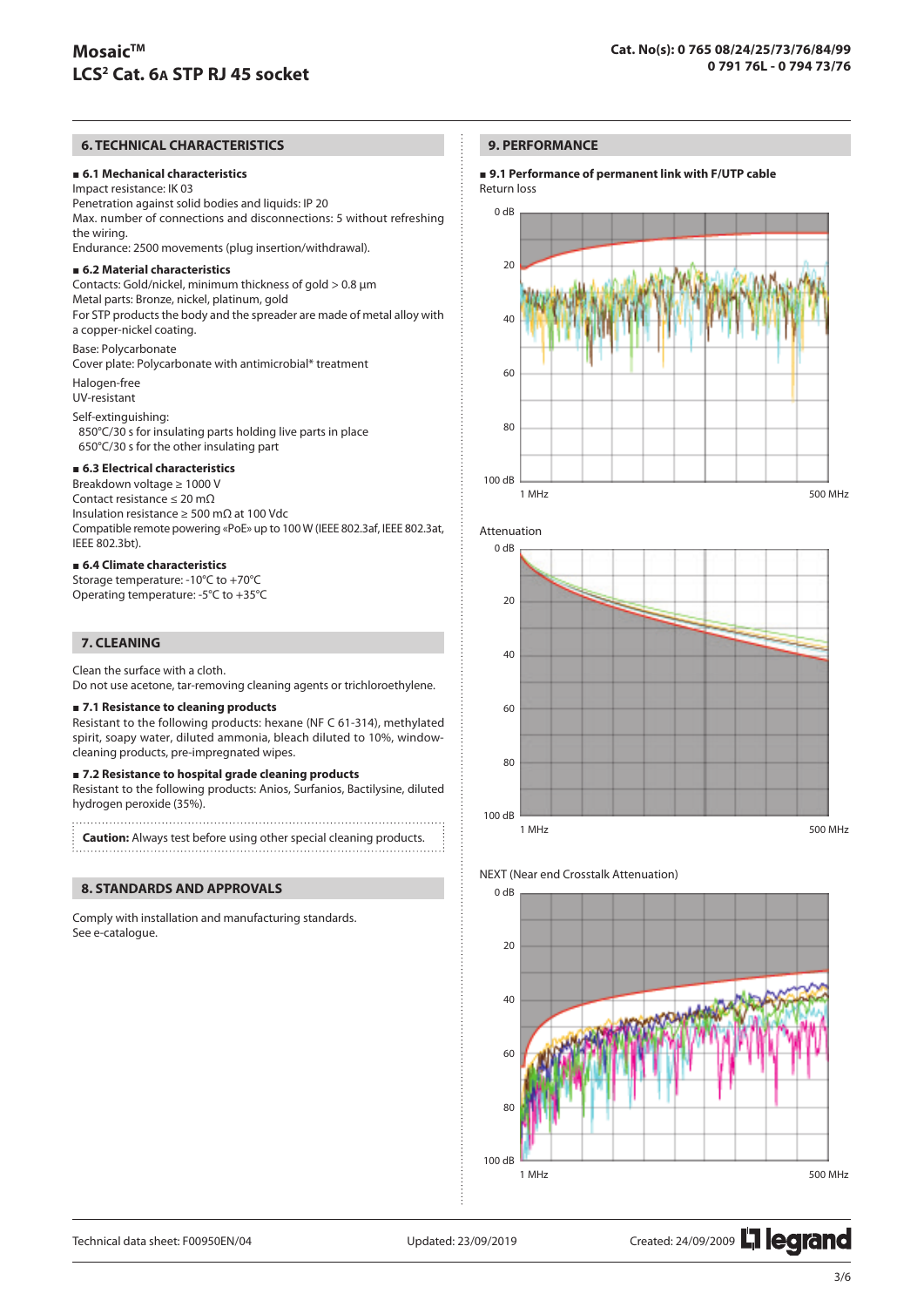## **9. PERFORMANCE** *(cont.)*

 **9.1 Performance of permanent link with F/UTP cable** *(cont.)* PS NEXT (Power Sum NEXT)



ACR (Attenuation to Crosstalk Ratio)







## **9. PERFORMANCE** *(cont.)*

 **9.1 Performance of permanent link with F/UTP cable** *(cont.)* Delay skew









Technical data sheet: F00950EN/04 Updated: 23/09/2019 Created: 24/09/2009 Lated: 24/09/2009 Lated: 24/09/2009 Lated: 24/09/2009 Lated: 25/09/2009 Lated: 25/09/2019 Created: 24/09/2009 Lated: 25/09/2009 Lated: 25/09/2009 La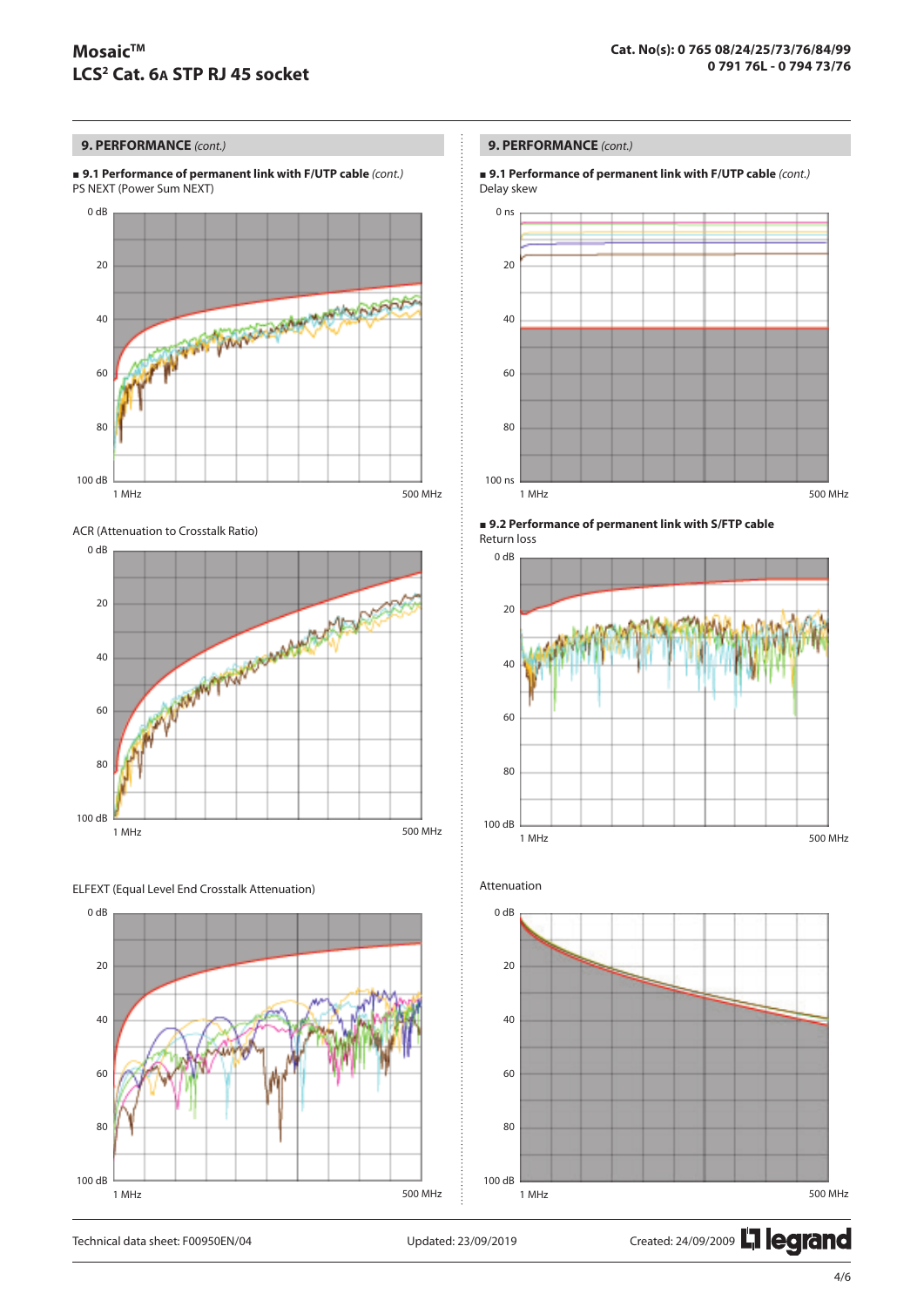# **MosaicTM LCS2 Cat. 6A STP RJ 45 socket**

## **9. PERFORMANCE** *(cont.)*

 **9.2 Performance of permanent link with S/FTP cable** *(cont.)* NEXT (Near end Crosstalk Attenuation)







#### ACR (Attenuation to Crosstalk Ratio)



## **9. PERFORMANCE** *(cont.)*

 **9.2 Performance of permanent link with S/FTP cable** *(cont.)* ELFEXT (Equal Level End Crosstalk Attenuation)





#### **9.3 Channel performance** Return loss



Technical data sheet: F00950EN/04 Updated: 23/09/2019 Created: 24/09/2009 Lated: 24/09/2009 Lated: 24/09/2009 Lated: 24/09/2009 Lated: 25/09/2009 Lated: 25/09/2019